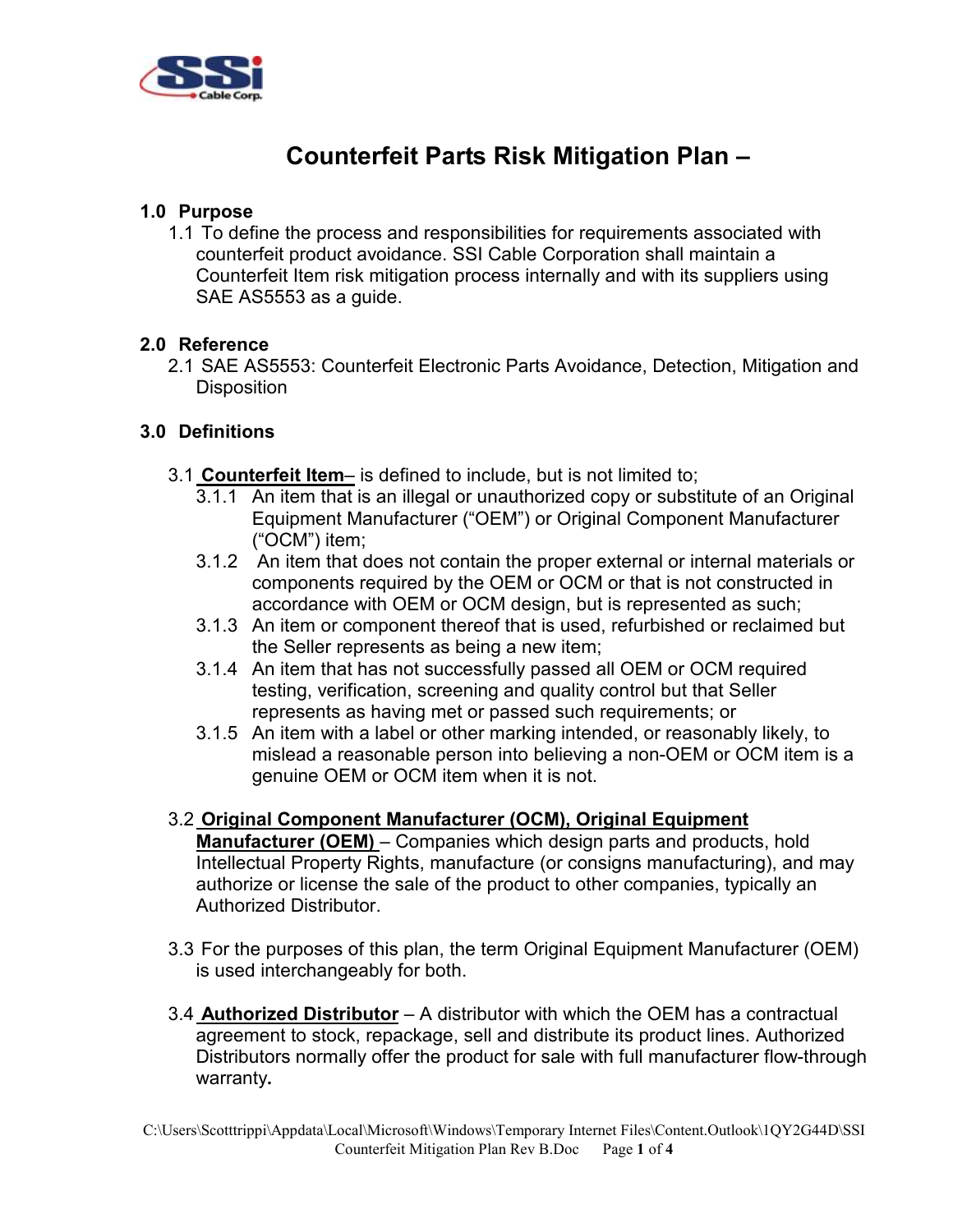

- 3.5**Broker** A supplier which is not authorized or under the oversight of the part's OEM. These companies typically do not offer an item with the full manufacturer's warranty. These companies are also referred to as Independent Distributors, Non-Authorized Distributors, Non-Franchised Distributors or Non-Authorized Suppliers, but they will be referred to as Brokers within this plan.
- 3.6**GIDEP** Government-Industry Data Exchange Program (GIDEP) is a cooperative activity between government and industry participants seeking to reduce or eliminate expenditures of resources by sharing technical information. **SSI has been a GIDEP member since 27-SEPT-2012**
- 3.7**ERAI** Electronic Resellers Association International (ERAI) is a privately held global trade association that monitors, investigates, reports, and mediates issues affecting the global supply chain of electronics, including suspected Counterfeit and substandard parts.

## **4.0 Procedure**

## **4.1 Responsibility**

**4.1.1** The Directors of Quality are responsible for the implementation of this plan.

#### **4.2 Engineering**

4.2.1 SSI does not produce designs; they are supplied by the customer. SSI does verify that material called out do not contain obsolete parts, materials or products.

#### **4.3 Supply Chain**

- 4.3.1 The purchase of material shall be directly from OEM or from Authorized Distributors.
- 4.3.2 If the use of a Broker is required, they must be authorized Brokers and Customer's written approval shall be obtained to use the Broker and for authentication test/analysis requirements (using AS5553 as a guide).
	- 4.3.2.1 The buyer must first obtain approval from the Purchasing Manager prior to seeking availability of parts from authorized Brokers.
	- 4.3.2.2 Authorized Brokers can be a Customer Approved Broker or a CCAP-101(Counterfeit Components Avoidance Procedures) certified Broker.
- 4.3.3 Customer approval request for the use of a Broker shall be documented and include;
	- 4.3.3.1 A complete and compelling support for any request to procure from sources other than OEMs or OCMs or their Authorized Distributors

C:\Users\Scotttrippi\Appdata\Local\Microsoft\Windows\Temporary Internet Files\Content.Outlook\1QY2G44D\SSI Counterfeit Mitigation Plan Rev B.Doc Page **2** of **4**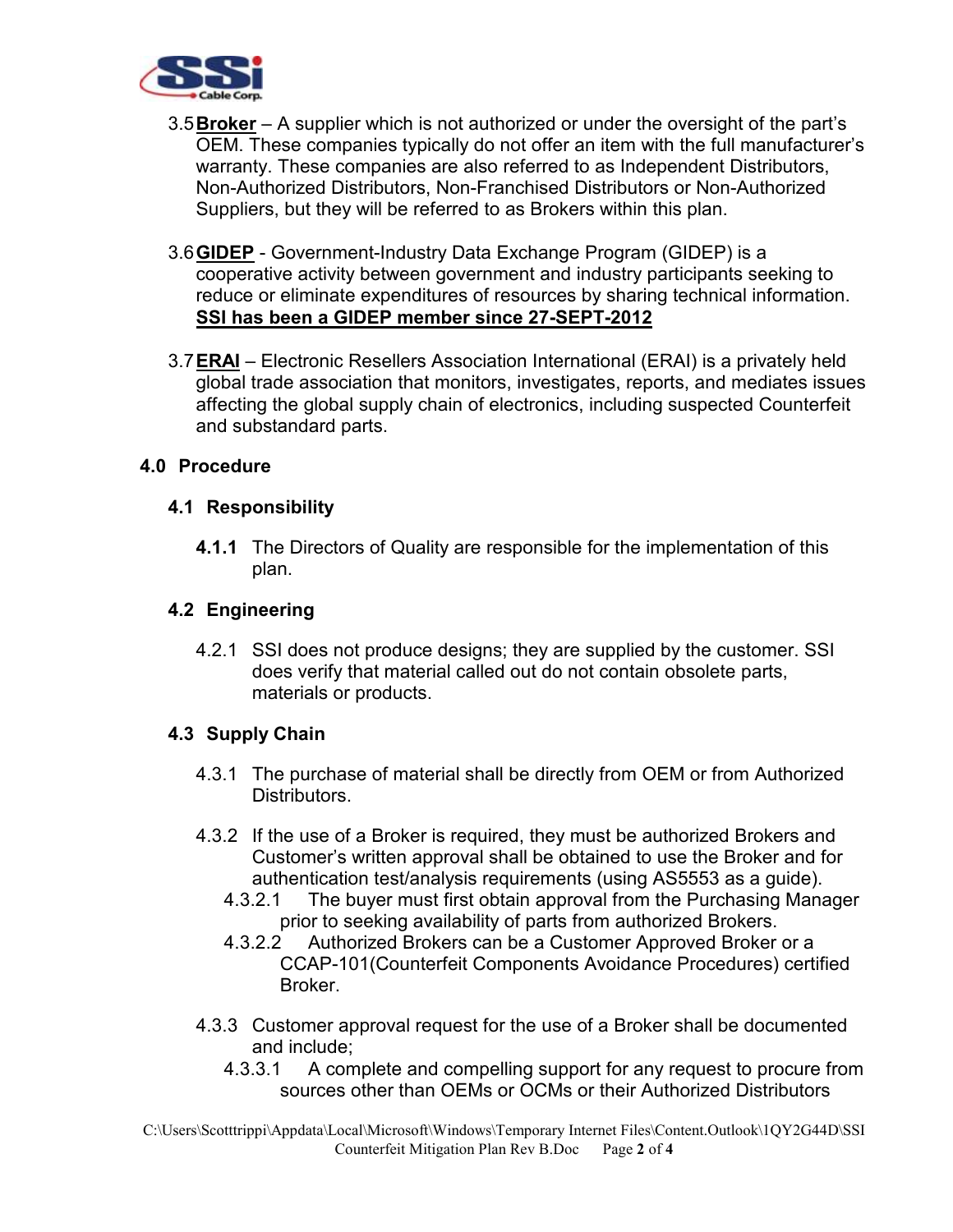

- 4.3.3.2 All actions completed to ensure the parts thus procured are not Counterfeit Items.
- 4.3.3.3 Results of authentication test and analysis conducted (using AS5553 as a guide).
- 4.3.3.4 Traceability with identification of all supply chain intermediaries wherever such traceability exists.
- 4.3.3.5 Identification of and traceability to the source for any remarked or resurfaced material.
- 4.3.4 After Customer written approval to use material from a Broker, the material shall be segregated and provide traceability identifiers (i.e. Date Code / Lot Code., Serial number) for all items delivered.
- 4.3.5 Procurement shall flow down requirements(Example- Quality Notes, T&C's, etc..) to suppliers and subcontractors which shall include:
	- 4.3.5.1 Customer Counterfeit Parts requirement.
	- 4.3.5.2 Certificate of Conformance(C of C) requirement which includes as a minimum, the OEM name and address, part number, traceability identification for item(s) such as date codes, lot codes, or serializations.
	- 4.3.5.3 If called out on the PO –Requirements of ANSI/J-STD-002 applies to solder able termination finishes (no pure tin).<br>4.3.5.4 Tin Whisker mitigation is verified through the
	- 4.3.5.4 Tin Whisker mitigation is verified through the manufacturer of the components. I.e. Tyco electronics technical paper #503-1012.

## **4.4 Quality and Receiving Inspection**

- 4.4.1 Quality shall participate in the Government Industry Data Exchange Program (GIDEP) monitoring and acting on GIDEP reports which affect product delivered to Customers.
	- 4.4.1.1 Electronic Resellers Association International (ERAI) and customer referrals may also be used.
- 4.4.2 When suspect or confirmed Counterfeit part(s) are discovered, Quality shall:
	- 4.4.2.1 Quarantine suspect or confirmed counterfeit parts and ensure suspect counterfeit pasts are not delivered to a Customer.
	- 4.4.2.2 Immediately notify affected Customers with the pertinent facts and provide OEM documentation to the Customer that authenticates traceability of the affected parts to the applicable OEM.
	- 4.4.2.3 Issue a GIDEP report.
- 4.4.3 Counterfeit parts shall not be returned to the Customer unless written authorization is provided from the Customer.